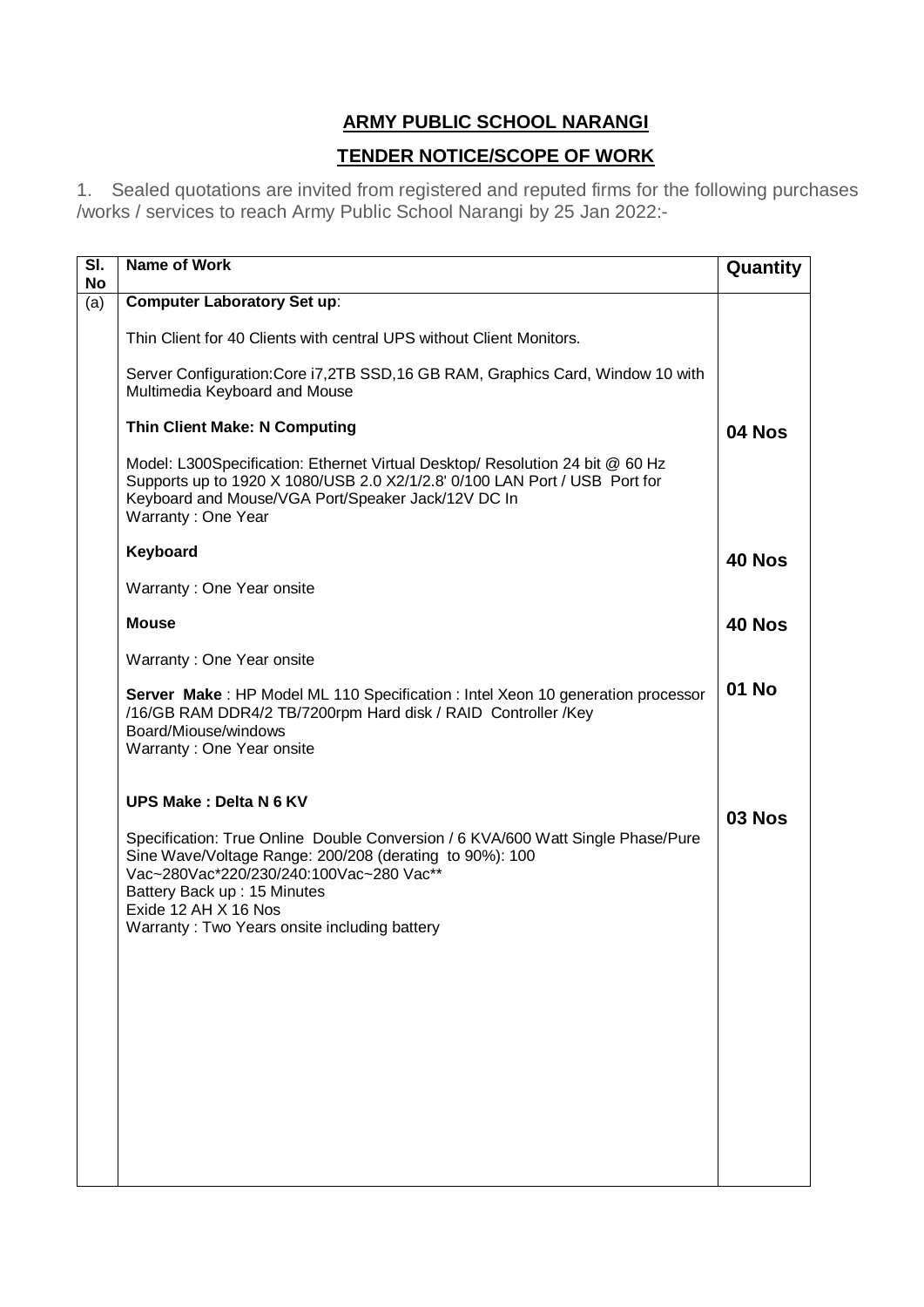| (b) | <b>Establishment of</b><br>(i) AI, AR&VR Lab<br><b>Augmented Reality and Virtual Reality</b><br>(a) 3d modeling Software-<br>Specification - Any 3d modeling software where students can create 3d models and<br>export them in the following file formats<br>-Obj<br>-FBX<br>-There are free software available on line (paint 3D or blender)                                                                                                                                                                                | 30 Nos |
|-----|-------------------------------------------------------------------------------------------------------------------------------------------------------------------------------------------------------------------------------------------------------------------------------------------------------------------------------------------------------------------------------------------------------------------------------------------------------------------------------------------------------------------------------|--------|
|     | (b) Augmented Reality (AR) and Virtual Reality (VR) app development software<br><b>Specification</b><br>-Platform that can help a student develop AR and VR applications<br>- Custom trigger image<br>-Dynamic VR<br>-Hologram app development<br>-Software platform must have Block coding capability for students to learn coding<br>basics<br>Example: Enabl AR                                                                                                                                                            | 30 Nos |
|     | <b>Hard VR Headset</b><br><b>Specification:</b><br>VR headset where students can<br>-Develop the app and install it in the mobile phone                                                                                                                                                                                                                                                                                                                                                                                       | 10 Nos |
|     | <b>Bluetooth remote: Specification</b><br>Bluetooth remote that has the following functionality<br>-360 degrees joystick<br>-2 pairing modes<br>-4 mode buttons<br>-2 configurable joysticks                                                                                                                                                                                                                                                                                                                                  | 20 Nos |
|     | DIY Hologram Kit: Specification<br>-Pyramid based hologram<br>-Base stilt structure<br>-Side slides for reflection prevention                                                                                                                                                                                                                                                                                                                                                                                                 | 10 Nos |
|     | <b>Artificial Intelligence</b><br>Al Prototyping software<br>Specification:<br>-Desktop software with user interface that can<br>-Teach students how to identify object based on data inputs<br>-teach students how to predict data<br>- Teach students how to train a machine to recognize images<br>- Software should be capable of displaying the machine's learning accuracy<br>-Software should be capable of testing the machine's learning<br>-Student must be able to change the method by which a machine will learn | 30 Nos |
|     | Al Voice Controlled and hardware robot<br>Specification:<br>-Interfacing hardware for AL<br>Camera interfacing<br>-Alexa voice control Interface<br>-Robotic movement control using AI<br>(ii) Space & Astronomy Lab                                                                                                                                                                                                                                                                                                          | 02 Nos |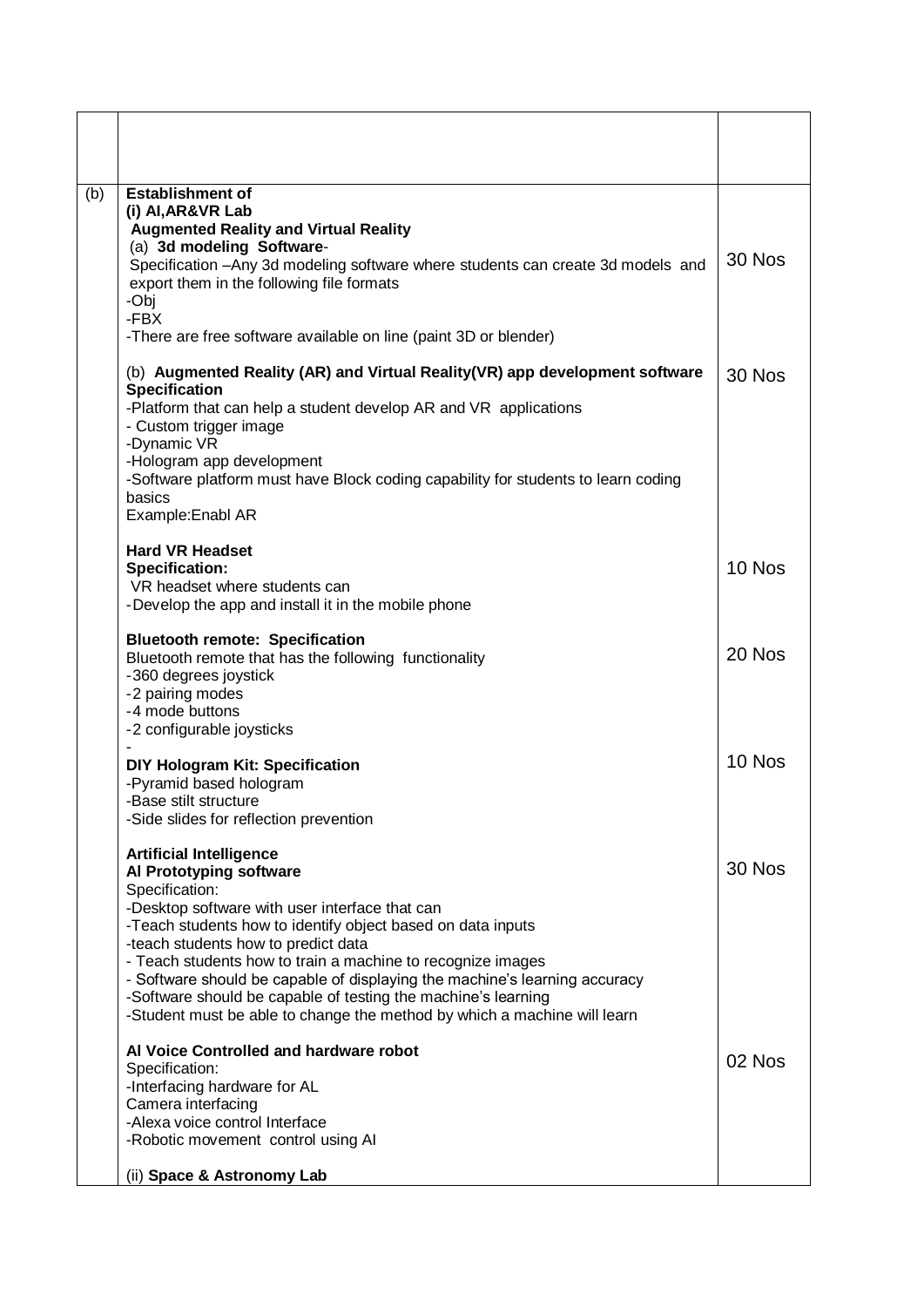| 60 MM aperture Refractory Telescope:<br><b>Specification:</b><br>- 60mm Aperture, 2 lens based Fraunhoffer with focal length 700mm, Barlow lens<br>1, a finder 5X24 and a standard eyepiece of 0.965". Must use a rack and pinion<br>focusing arrangement                                                                                                                                                                                                                                                                                                                                                                                                                                                                                                                                                                                                                                                                                                                                                                                                                                                  | 01 No  |
|------------------------------------------------------------------------------------------------------------------------------------------------------------------------------------------------------------------------------------------------------------------------------------------------------------------------------------------------------------------------------------------------------------------------------------------------------------------------------------------------------------------------------------------------------------------------------------------------------------------------------------------------------------------------------------------------------------------------------------------------------------------------------------------------------------------------------------------------------------------------------------------------------------------------------------------------------------------------------------------------------------------------------------------------------------------------------------------------------------|--------|
| (This device focuses a lot of light. Looking directly at the SUN through this<br>device can result in partial or complete loss of vision. Please ensure the Solar<br>filter supplied along with is in place during the day)                                                                                                                                                                                                                                                                                                                                                                                                                                                                                                                                                                                                                                                                                                                                                                                                                                                                                |        |
| - Must be able to give practical magnification of 120X and resolution of 2.5 Arc-<br>seconds. - Teach the fundamentals of Galiliean telescopes; Changing of focal<br>length, effective focal length and the use of Barlow lenses - Teach students to view<br>locate and track objects in the night sky using starcharts and the plansiphere -<br>Teach students the value and methods of looking after optical instruments- Teach<br>students the method of mapping the night sky using the azimuthal grid                                                                                                                                                                                                                                                                                                                                                                                                                                                                                                                                                                                                 |        |
| Theodolite/Sextant for Determining Distance to Planets/moon Parallax Method:                                                                                                                                                                                                                                                                                                                                                                                                                                                                                                                                                                                                                                                                                                                                                                                                                                                                                                                                                                                                                               | 02 Nos |
| Specification: - The theodilite is an XYZ axis instrument useful for estimating<br>distances. With graduated degree markings, each axis has a resolution of 0.5<br>degrees. Material is Biodegradable plastic. - Teach students the meaning of<br>parallax.-Teach students the method of triangulation to find large distances. - Teach<br>students teamwork and coordination in measuring the distance to the moon as<br>measured from two different latitudes. - Students learn how to calculate time offsets<br>with longitude                                                                                                                                                                                                                                                                                                                                                                                                                                                                                                                                                                          |        |
| 114 mm Reflecting Newtonian Telescope: Specification:<br>- Newtonian Reflector telescope with a 4.5" aperture enabling the viewing of deep<br>sky objects . Must have the following: Focal length 500 mm and resolution 1 Arc<br>second. Solar filter for safety, Galaxy 1.25 " eyepiece, in addition to standard<br>eyepiece, 2 Barlow lens, a collimation tool, - Mounting. Study EQ3 equatorial Mount<br>with manual tracking and slow motion movement along RA DEC coordinates. - teach<br>students the optics of a reflecting telescope. - teach students the physics and<br>astronomy of equatorial grid and equatorial mounts with hands on ability to track an<br>object. - Teach students how to look for deep sky objects, the effect of light pollution<br>and locating objects using the planisphere. - Enable students to view and<br>photograph the moon and sun in high magnification . - Create a deep appreciation of<br>night sky astronomical viewing and the challenges associated.- Teach students the<br>meaning of astronomical magnitude and use of Mag 5 and Caldwell star charts | 01 No  |
| <b>Planisphere: - Specification:</b><br>Planisphere is a useful tool for locating stars. Must have starc hart size 4" dia fitted<br>for a latitude (works within $+/- 2.5$ deg). This sturdy 3 D printed version must be<br>openable for changing the star chart. Material must be biodegradable plastic.                                                                                                                                                                                                                                                                                                                                                                                                                                                                                                                                                                                                                                                                                                                                                                                                  | 02 Nos |
| Nano Satellite Kit: Specification:<br>- LoRA (long range) based nano satellite kit with range of upto 1km LOS (line of<br>sight)<br>- Cube satellite kit with transmitter satellite (Cubesat) and base station module<br>- Transmitter module must have variable temperature, light and motion sensors<br>integrated<br>- Base station module must be accompanied with base station visualization software<br>- Transmitter should be programmable using Arduino programming platform<br>- Students must be able to configure and set logic for the transmitter and receiver<br>module to perform various data monitoring space simulations                                                                                                                                                                                                                                                                                                                                                                                                                                                                | 03 Nos |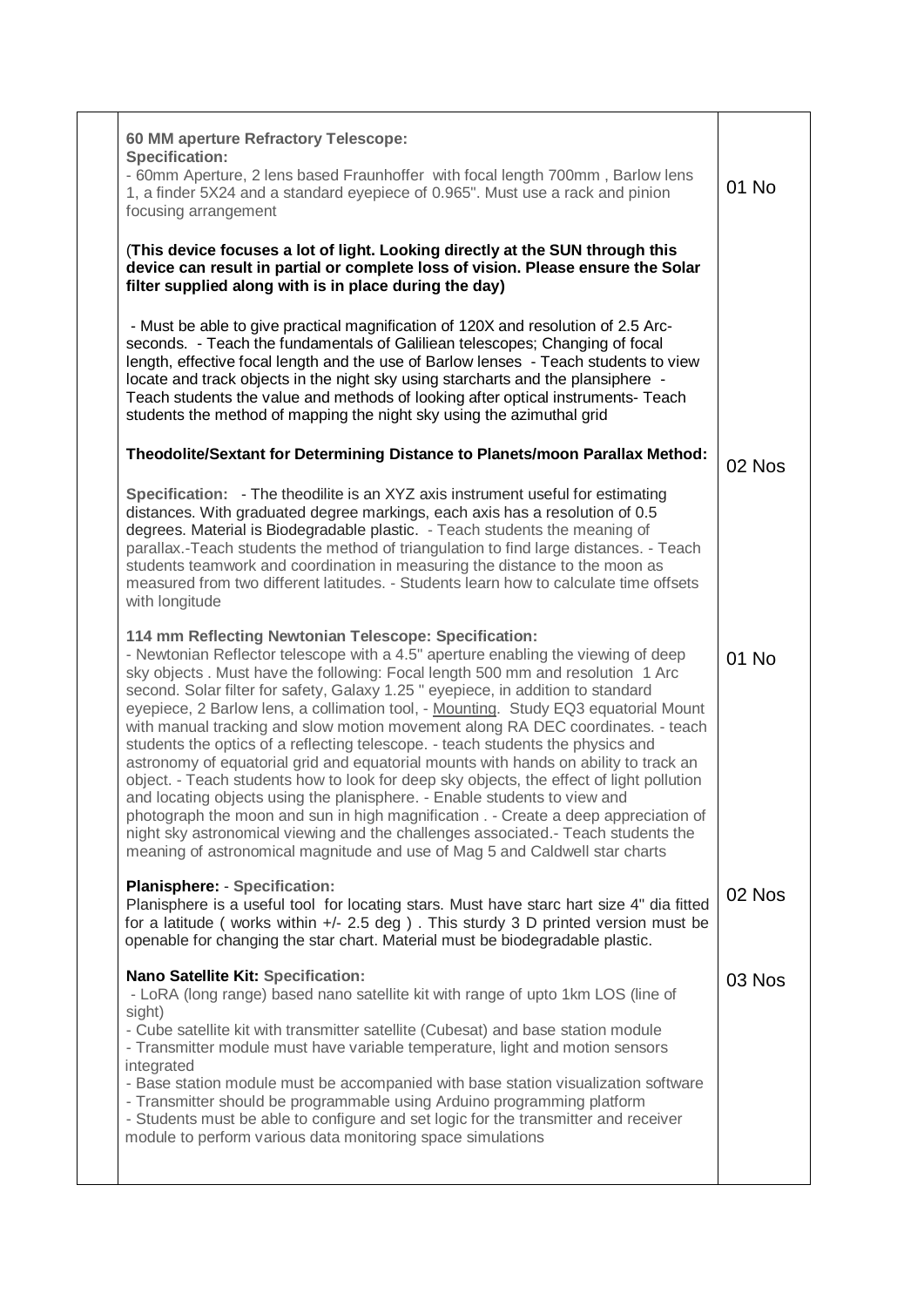| <b>VR Headset Kit + Specification:</b>                                                                                                                                                                                                                                                                                                                                                                                                                                                                             |        |
|--------------------------------------------------------------------------------------------------------------------------------------------------------------------------------------------------------------------------------------------------------------------------------------------------------------------------------------------------------------------------------------------------------------------------------------------------------------------------------------------------------------------|--------|
| <b>Virtual Reality Experience Software for Various Spaceships</b><br><b>VR Software:</b>                                                                                                                                                                                                                                                                                                                                                                                                                           | 05 Nos |
| - Spaceship flying simulator for the solar system<br>- Must cover all the planets of the solar system and Asteroid belt<br>- Reticule based Interactive text information to be displayed so that educational<br>information is automatically displayed once the student looks at a particular planet<br>- Audio integration feature                                                                                                                                                                                |        |
| - Seamless integration of the software with the bluetooth headset specified                                                                                                                                                                                                                                                                                                                                                                                                                                        |        |
| VR headset where students can insert the mobile phone into the headset                                                                                                                                                                                                                                                                                                                                                                                                                                             |        |
| Bluetooth remote to have the following functionality<br>- 360 degrees joystick<br>- 2 pairing modes<br>- 4 mode buttons<br>- 2 configurable joysticks                                                                                                                                                                                                                                                                                                                                                              |        |
| 3D Printed Surface of the Moon (4 sqft)                                                                                                                                                                                                                                                                                                                                                                                                                                                                            | 01 Nos |
| <b>Specification:</b><br>- 3D printed surface of the moon that is at par with NASA imagery and 3D models.<br>The 3D printed model must be of the same colour as the Moon's surface<br>- 3D printed surface must be in 1 sq ft modules that must be interconnected using<br>dowel connectors<br>- The 3D printed surface must be accompanied with an augmented reality application that<br>can show students, the landing of a spacecraft on the 3D printed surface.                                                |        |
| <b>3D Printed Surface of Mars</b><br>(4 sq ft)<br><b>Specification:</b><br>- 3D printed surface of Mars that is at par with NASA imagery and 3D models. The<br>3D printed model must be of the same colour as Mars surface<br>- 3D printed surface must be in 1 sq ft modules that must be interconnected using<br>dowel connectors<br>- The 3D printed surface must be accompanied with an augmented reality<br>application that can show students, the movement of a rover on the 3D printed<br>surface of Mars. | 01 No  |
| <b>3D Printed Rover: Specification:</b>                                                                                                                                                                                                                                                                                                                                                                                                                                                                            | 01 No  |
| - Kit that contains the various 3D printed parts of the curiosity Mars rover at par with<br>NASA's imagery and 3D models<br>- The 3D kit must contain the following parts<br>6mm-pin. 17, body. 1, tire. 6, wheel. 6, lower-suspension. 1upper-suspension 1<br>mounting-bracket. 2, steering-bracket. 4, swivel-bracket. 1, swivel. 1, upper-arm. 1<br>lower-arm. 1, mahli-apxs. 1, chemcam.                                                                                                                       |        |
| Laminated Lab Posters (Size: A1): Specification:<br>- A1 size laminated posters depicting images and description of the following<br>components<br>- Solar system<br>- Cube satellites<br>- Telescopes<br>- Curiosity Rover<br>- Moon surface<br>- Mars surface<br>- Space fun facts 1<br>- Space fun facts                                                                                                                                                                                                        | 08 Nos |
|                                                                                                                                                                                                                                                                                                                                                                                                                                                                                                                    |        |